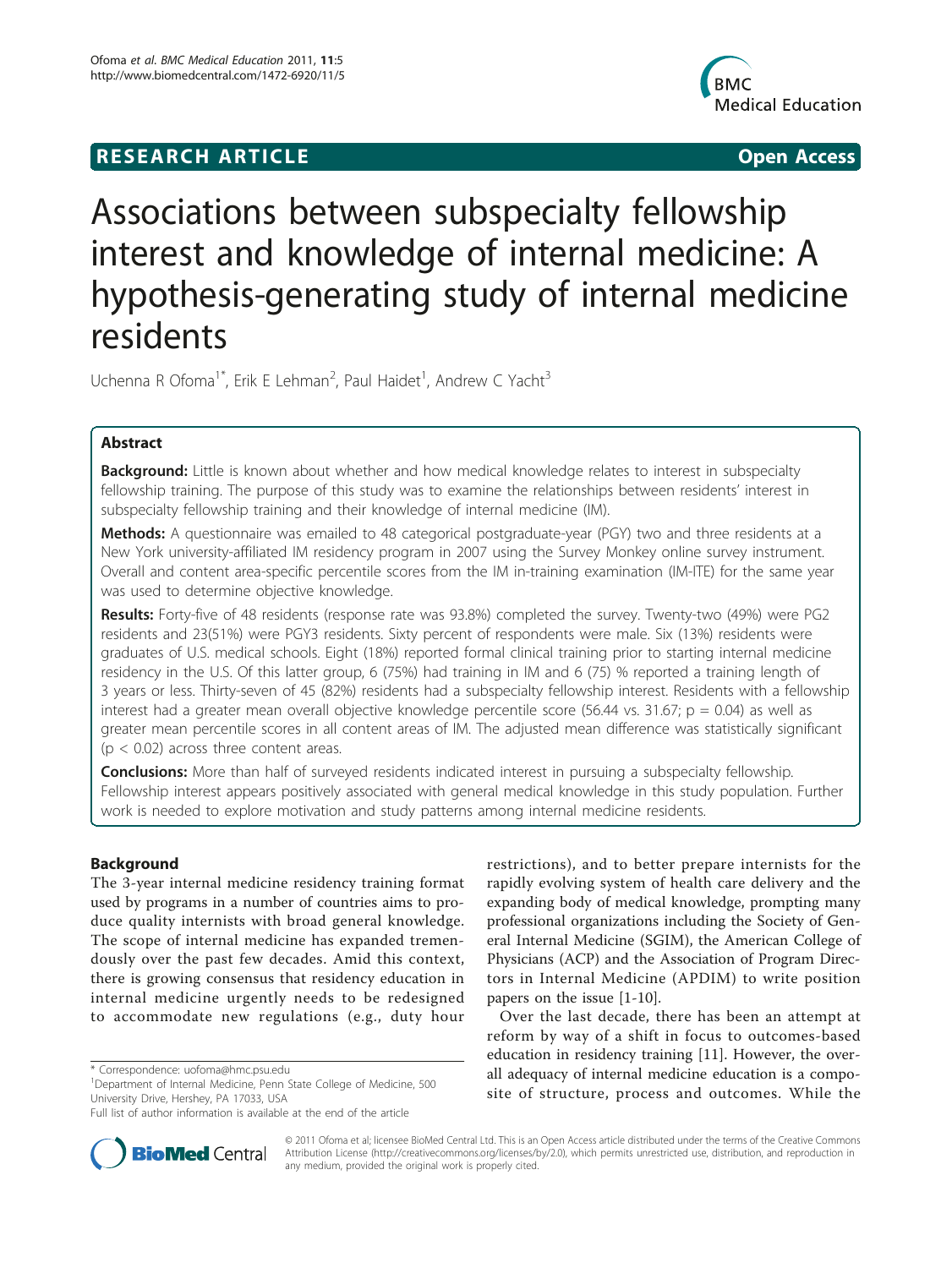burden of designing the structures and processes to achieve the desired outcomes still rests with medical educators [[12](#page-5-0)], the Accreditation Council for Graduate Medical Education (ACGME) has provided a framework for the desired outcomes by defining core competencies required of physicians.

In addition to the expanded scope, other factors also fuel current concerns about graduate training in internal medicine. Among these are the quality of resident education and the failure of the current system to address needs related to the trainee's ultimate career plans [[9](#page-5-0)]. Authorities like the SGIM have therefore advocated that the current 3-year internal medicine training format be lengthened to 4 years [\[5](#page-5-0)], while subspecialists and subspecialty groups like the Cardiology Working Group 8 have proposed shortening the length of residency so that residents can quickly advance to subspecialty training [[13-15](#page-5-0)]. Amid such debate, the American College of Physicians, which is closely aligned with accreditation bodies for internal medicine residency and fellowship programs in the United States is in favour of maintaining the status quo 3-year model, with a proviso to provide "core" training focused on general internal medicine in the first 2 years and customized training tailored to ultimate career goals in the last year [\[9](#page-5-0)].

Subspecialty fellowship applications remain increasingly competitive and internal medicine (IM) residents are often compelled early in training to devote much time and energy to their subspecialty of interest by way of study and research. How much of the "core" medical curriculum do they learn in this process? Relatively little is known about how general medical knowledge is associated with interest in subspecialty fellowship training among IM residents. The purpose of this study, therefore, was to determine the relationships between expressed subspecialty fellowship interest and knowledge of internal medicine. We hypothesized that residents with fellowship interest would have lesser knowledge of IM than their counterparts without fellowship interest.

# Methods

The study was designed as a prospective questionnairebased cross-sectional survey. We distributed a questionnaire to all categorical internal medicine residents in a New York, university-affiliated IM residency training program in December 2007. We prepared the electronic questionnaire and database of potential respondent email addresses using the Survey Monkey online survey instrument and emailed a link to the online questionnaire to each potential participant. Potential respondents received one to two personal reminder calls if they did not respond to the initial survey within a week. If residents expressed a desire not to participate in the survey, they did not receive any additional reminder calls.

Residents were not coerced in any way to complete the survey and received no compensation or inducements. The survey instrument consisted of 7 sections and 19 questions. The average time reported by residents to complete the survey was ten minutes. The 7 sections of the survey collected basic demographic data (age, gender, year of training, country of medical school, medical school graduation year and history of prior formal clinical training); information pertaining to fellowship choices, resident study patterns and post-residency practice plans. (See additional file [1](#page-5-0))

The survey used a skip logic pattern, allowing residents to skip certain portions based on responses to preceding questions. The primary independent variable was interest in a subspecialty fellowship, defined as current or previous participation in a previous fellowship application process (irrespective of whether the resident was accepted to the fellowship). Non-interest in fellowship was defined by not having participated in a fellowship application process, irrespective of future intent. The primary outcome of interest was actual medical knowledge as measured in the yearly Internal Medicine In-Training Examination (IM-ITE) [[16](#page-5-0)]. The IM-ITE is an educational program sponsored jointly by the American College of Physicians (ACP), the Association of Professors of Medicine (APM), and the Association of Program Directors in Internal Medicine (APDIM). The examination emphasizes a range of content areas considered important during the training of a general internist, including cardiology, gastroenterology, endocrinology, pulmonology/critical care medicine, rheumatology, nephrology, hematology/oncology, infectious disease, neurology, geriatric medicine, and general internal medicine (including, but not limited to, dermatology, ophthalmology, preventive medicine, psychiatry, geriatrics, women's health, nutrition, medical ethics, and biostatistics). The reliability and validity of the IM-ITE has been previously reported [[17](#page-5-0)]. This 1-day examination was administered at the institution of study in October of 2007. Percentile scores from the IM In-Training Examination (IM-ITE) for the same year were utilized to objectively determine overall medical knowledge and knowledge of the various content areas of internal medicine, including general internal medicine. We analyzed the data with residents assigned to specialty fellowship interest (FI+) or not (FI-) regardless of residents' success in securing fellowship positions (i.e. an "educational intention" analysis). The Institutional review board approved the protocol and residents gave individual written consent for the release of IM-ITE scores. IM-ITE scores were de-identified and matched to the appropriate questionnaire by an independent party prior to data analysis, thereby ensuring confidentiality.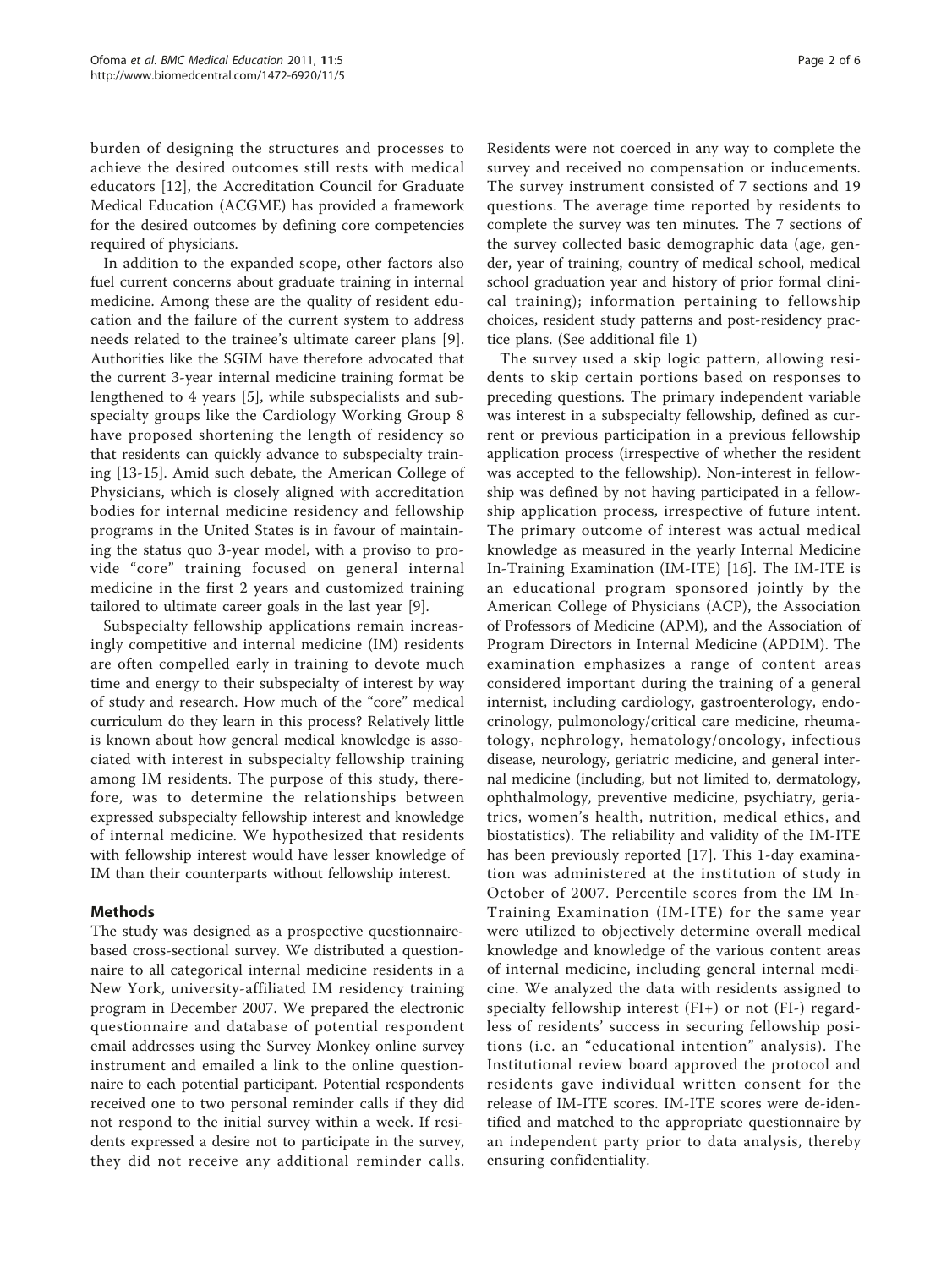<span id="page-2-0"></span>All analyses were conducted using SAS statistical software, version 9.2 (SAS Institute, Cary, NC). Descriptive statistics were computed for each item in the survey using means for continuous variables and percentages for categorical variables. A Pearson exact chi-square test was used to analyze the association between fellowship interest and the demographic variables and to analyze factors influencing study pattern. Mean objective knowledge percentile scores were compared between those with fellowship interest and those without fellowship interest using a Two-sample T- test. Non-parametric analyses comparing these same variables yielded similar results to parametric tests, despite the relatively small sample size. Two-sample t-tests are therefore reported. Analysis of variance (ANOVA) was utilized to test for confounding relationships between demographic variables and the objective knowledge percentile scores. Logistic regression was used to examine the association of the demographic variables with fellowship interest. An Analysis of Covariance (ANCOVA) was applied to the comparison of mean objective knowledge percentile scores between the two groups to adjust for demographic variables that had a statistically or plausible significant relationship with the scores. Being a hypothesisgenerating pilot study, adjustments for multiple comparisons were not performed.

# Results

The survey was distributed to all 48 categorical internal medicine residents (24 in each of the second and third postgraduate years of training). Response rate was 45 of 48 (93.8%). Table 1 summarizes the demographics of respondents.

Of the 45 respondents, 27 (60%) were male and 18 (40%) female. Respondents were equally divided between the two postgraduate years of residency training (49% & 51%). Six respondents (13%) were graduates of U.S. medical schools. Eight (18%) respondents reported prior formal clinical training prior to starting internal medicine residency in the United States. Of this group, 6 (75%) had prior training in Internal Medicine. 75% of respondents with prior formal clinical training reported a training length of 3 years or less. 60% of all respondents reported having at least three years elapse since graduation from medical school and prior to starting residency training. Thirty-seven of the 45 respondents (82%) indicated interest in subspecialty fellowship training. Of these, 60.5% committed to their fellowship choice in the first two years of current residency training, while 30% committed prior to residency. 72% of respondents had at least 2 months of clinical experience in their field of fellowship interest. The three subspecialties with the highest interest were Cardiology (28%), Pulmonary and Critical Care (19%), and Hematology

#### Table 1 Demographics of Survey Respondents

|                                         | <b>Total</b> | $FI+$   | FI-     | P-value* |
|-----------------------------------------|--------------|---------|---------|----------|
| Variable                                | N(%)         | N(%)    | N(% )   |          |
| <b>Total</b>                            | 45 (100)     | 37 (82) | 8(18)   |          |
| PGY                                     |              |         |         |          |
| $\overline{c}$                          | 22 (49)      | 15(68)  | 7(32)   | 0.02     |
| 3                                       | 23 (51)      | 22(96)  | 1(4)    |          |
| Age                                     |              |         |         |          |
| 29 or less                              | 24 (53)      | 21 (88) | 3(12.5) | 0.04     |
| 30-34                                   | 16 (36)      | 14 (88) | 2(12.5) |          |
| 35-39                                   | 5(11)        | 2(40)   | 3(60)   |          |
| 40 or older                             | 0(0)         | 0(0)    | 0(0)    |          |
| Gender                                  |              |         |         |          |
| Male                                    | 27 (60)      | 24 (89) | 3(11)   | 0.24     |
| Female                                  | 18 (40)      | 13 (72) | 5(28)   |          |
| <b>CMS</b>                              |              |         |         |          |
| US Grad                                 | 6(13)        | 5(83)   | 1(17)   | 1.00     |
| <b>IMG</b>                              | 39 (87)      | 32 (82) | 7(18)   |          |
| <b>Years Since Grad</b>                 |              |         |         |          |
| 2 or less                               | 18 (40)      | 13 (72) | 5(28)   | 0.16     |
| $3 - 5$                                 | 19 (42)      | 18 (95) | 1(5)    |          |
| 6 or more                               | 8 (18)       | 6(75)   | 2(25)   |          |
| <b>Previous Clinical Training (PCT)</b> |              |         |         |          |
| Yes                                     | 8(18)        | 7(88)   | 1(12)   | 1.00     |
| No                                      | 37 (82)      | 30 (81) | 7(19)   |          |
| Length of PCT                           |              |         |         |          |
| $0 - 1$                                 | 3(38)        | 3 (100) | 0(0)    | 1.00     |
| $2 - 3$                                 | 3(38)        | 2(67)   | 1(33)   |          |
| $\geq 4$                                | 2(24)        | 2(100)  | 0(0)    |          |
| <b>Specialty of Previous Training</b>   |              |         |         |          |
| Internal Medicine                       | 6(75)        | 5(83.3) | 1(17)   | 1.00     |
| Other                                   | 2(25)        | 2(100)  | 0(0)    |          |

\*Pearson Exact Chi-Square Test.

and Oncology (12%), while 75% of IM residents with fellowship interest spent at least 2-3 months rotating through their sub-specialty interest areas (Table [2\)](#page-3-0).

With the exception of age  $(p = 0.04)$  and post-graduate year of training (PGY:  $p = 0.02$ ), groups of internal medicine residents with and without fellowship interest did not differ significantly: gender ( $p = 0.24$ ), years since graduation ( $p = 0.16$ ), country of medical school, prior formal clinical training as well as in specialty of prior formal clinical training  $(p = 1.0)$ .

Internal medicine residents with fellowship interest had greater unadjusted mean overall percentile scores  $(p < 0.01)$  as well as greater unadjusted mean scores in all content areas of internal medicine. The unadjusted mean difference was statistically significant ( $p < 0.05$ ) across all content areas with the exception of General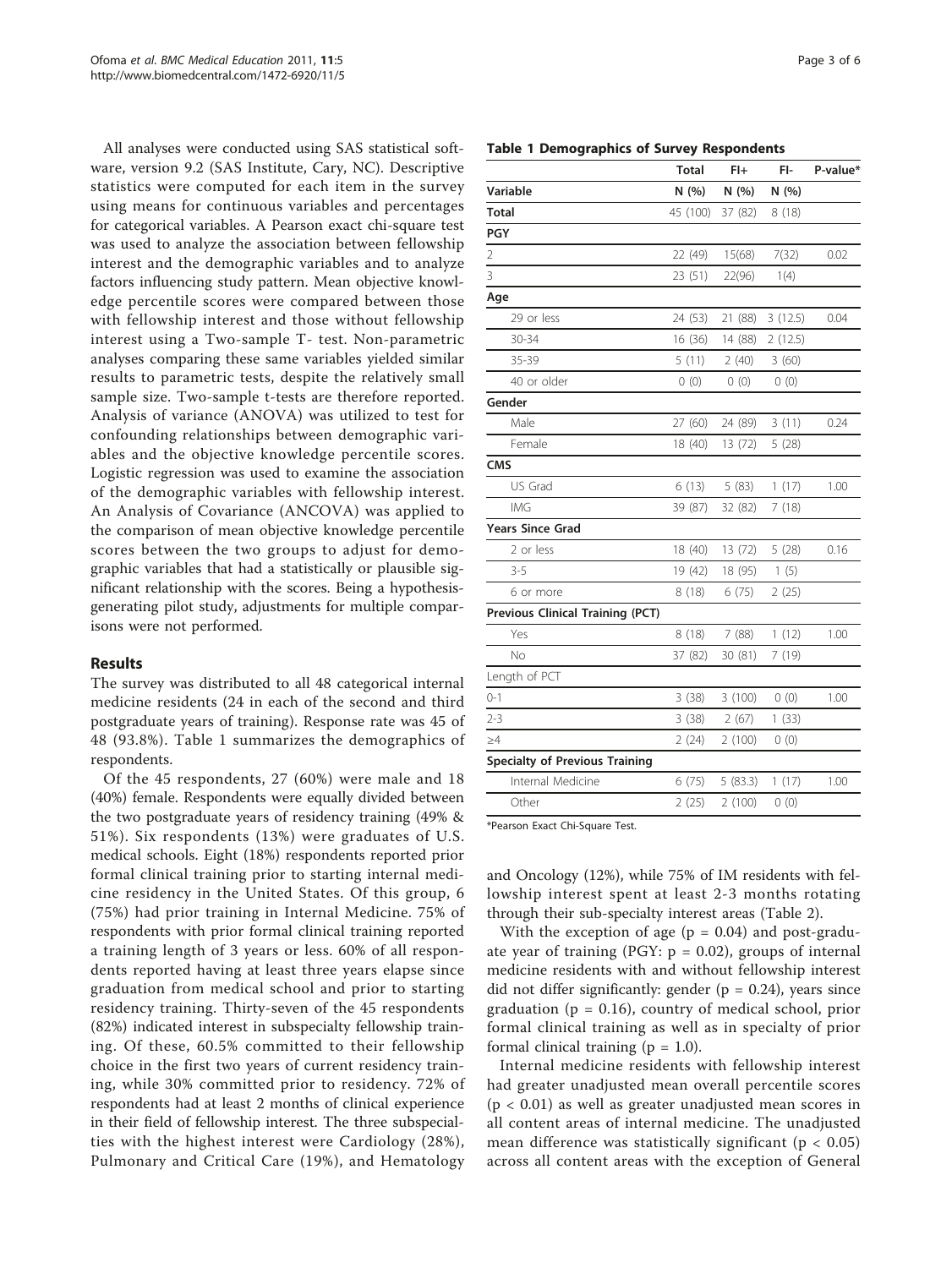<span id="page-3-0"></span>Table 2 Other characteristics of residents with fellowship interest

| Variable                                          | N(%)    |  |  |  |  |
|---------------------------------------------------|---------|--|--|--|--|
| Rotation Experience in field of fellowship choice |         |  |  |  |  |
| 0 months                                          | 1(3)    |  |  |  |  |
| Less than 1 month                                 | 3(8)    |  |  |  |  |
| 1 month                                           | 5(14)   |  |  |  |  |
| 2-3 months                                        | 19 (53) |  |  |  |  |
| 4 or more months                                  | 8(22)   |  |  |  |  |
| <b>Fellowship specialty</b>                       |         |  |  |  |  |
| Cardiology                                        | 10 (28) |  |  |  |  |
| Hematology and Oncology                           | 5(14)   |  |  |  |  |
| Infectious Diseases                               | 2(6)    |  |  |  |  |
| Nephrology                                        | 3(8)    |  |  |  |  |
| Gastroenterology                                  | 2(6)    |  |  |  |  |
| Rheumatology                                      | 1(3)    |  |  |  |  |
| Pulmonary Medicine with Critical Care             | 7(19)   |  |  |  |  |
| Critical Care with Other Specialty                | 3(8)    |  |  |  |  |
| General Internal Medicine                         | 3(8)    |  |  |  |  |
|                                                   |         |  |  |  |  |

Internal Medicine, Gastroenterology and Rheumatology. (Table 3)

In a series of ANOVAs, statistically significant and plausible confounding demographic variables for the relationship between fellowship interest and objective general medical knowledge included years since graduation ( $p = 0.02$ ), country of medical school (CMS;  $p = 0.06$ ) and previous clinical training ( $p = 0.04$ ). International Medical Graduates (IMGs) had higher scores than graduates of US medical schools while residents with prior formal clinical training and higher number of elapsed years since graduating from medical school had higher scores than their counterparts without prior training and with lesser time-lengths since graduating.

Additional analysis using logistic regression to model fellowship interest with demographic variables (Table [1](#page-2-0)) returned post-graduate year of training as the only significant variable ( $p = 0.03$ ).

After adjusting for country of medical school, years since graduation and previous training, the observed relationship between fellowship interest and objective general medical knowledge was preserved across all content areas. The statistical significance of the relationship between fellowship interest and overall medical knowledge was also preserved albeit lessened by the adjusted variables ( $p = 0.04$ ). The adjusted mean difference in content-area specific percentile scores was significant only for nephrology, infectious diseases and hematology/ oncology. (Table 3)

The need for general knowledge and the need for examination preparedness did not differ significantly as factors influencing study patterns between residents with and without fellowship interest. However, residents with fellowship interest were more likely to study so as to be competitive, compared to residents without fellowship interest ( $p = 0.03$ ). (Table [4](#page-4-0))

### **Discussion**

This study found that a significant percentage of internal medicine residents were interested in pursuing subspecialty fellowship. A typical internal medicine resident with fellowship interest at the institution surveyed was more likely to be male, international medical graduate, aged 29 or less with no prior formal clinical training prior to residency and with interests in Cardiology, Pulmonology or Hematology/Oncology.

The authors hypothesized that internal medicine residents would devote much study and research time to their subspecialty of interest in order to remain competitive for fellowship applications. This observation is supported by two findings in this study. Firstly, the

|  | Table 3 Comparison of objective knowledge between fellowship interest and no fellowship interest |  |  |  |  |  |  |  |  |
|--|--------------------------------------------------------------------------------------------------|--|--|--|--|--|--|--|--|
|--|--------------------------------------------------------------------------------------------------|--|--|--|--|--|--|--|--|

| Objective Knowledge Percentile Score | $F1 +$               | FI-                  | Unadjusted P-value+ | Adjusted P-value* |  |
|--------------------------------------|----------------------|----------------------|---------------------|-------------------|--|
|                                      | Mean (95% CI)*       | Mean (95% CI)*       |                     |                   |  |
| Overall Score                        | 56.44 (37.26, 75.61) | 31.67 (5.27, 58.07)  | < 0.01              | 0.04              |  |
| General Internal Medicine            | 48.47 (27.45, 69.50) | 34.63 (5.68, 63.58)  | 0.09                | 0.27              |  |
| Cardiology                           | 58.09 (39.14, 77.05) | 35.40 (9.30, 61.50)  | 0.02                | 0.05              |  |
| Nephrology                           | 52.04 (33.76, 70.33) | 26.33 (1.16, 51.51)  | 0.01                | 0.02              |  |
| Pulmonology                          | 41.39 (22.18, 60.59) | 20.09 (-6.36, 46.53) | 0.03                | 0.07              |  |
| Gastroenterology                     | 45.22 (23.93, 66.50) | 43.65 (14.35, 72.95) | 0.62                | 0.90              |  |
| Rheumatology                         | 47.92 (28.30, 67.54) | 35.62 (8.61, 62.63)  | 0.12                | 0.29              |  |
| Inf. Diseases                        | 44.72 (28.76, 60.68) | 19.61 (-2.36, 41.58) | 0.01                | 0.01              |  |
| Hem/Onc                              | 59.09 (39.13, 79.04) | 28.38 (0.91, 55.85)  | < 0.01              | 0.01              |  |

+ Two-sample T-test; (FI +) Fellowship Interest; (FI -) No Fellowship Interest.

\* Analysis of Covariance (ANCOVA) adjusting for CMS, years since graduating, and previous training; Means are from adjusted analysis; PGY excluded from adjusted model because of correlation with fellowship interest.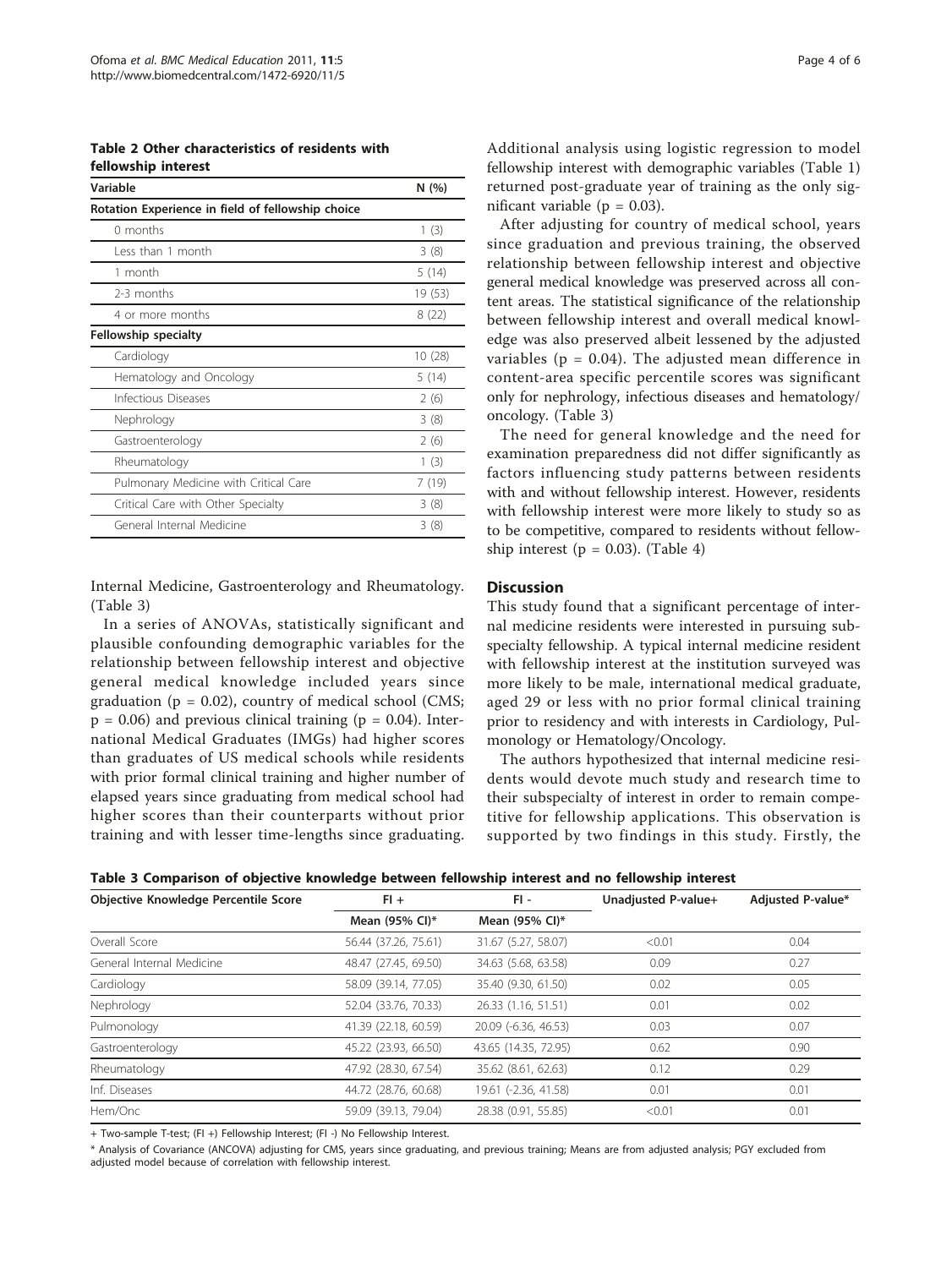|                            |       | $F1+$   |         |       | FI-   |       |          |
|----------------------------|-------|---------|---------|-------|-------|-------|----------|
|                            | None  | Some    | Large   | None  | Some  | Large |          |
| <b>Factor</b>              | N(%)  | N(96)   | N(%)    | N(%)  | N(%)  | N(%)  | P-value* |
| Need to be competitive     | 3(9)  | 18 (51) | 14 (40) | 3(38) | 5(62) | 0(0)  | 0.03     |
| Need for general knowledge | 0(0)  | 6(17)   | 29 (83) | (12)  | 3(38) | 4(50) | 0.06     |
| Need for exam preparedness | 5(14) | 15 (43) | 15 (43) | 2(25) | 5(63) | (12)  | 0.33     |

<span id="page-4-0"></span>Table 4 Comparison of factors influencing study pattern between fellowship interest and no fellowship interest

\* Pearson Exact Chi-square test.

finding that the need to be competitive was a major and significant factor that influenced the study patterns of IM residents with fellowship interest compared to their counterparts without fellowship interest; Secondly, the finding that a majority (75%) of IM residents with fellowship interest had spent at least 2-3 months rotating through their sub-specialty interest areas.

Data relating to the associations between fellowship interest and medical knowledge of internal medicine residents is lacking. Our working hypothesis prior to the conduct of this study was that based on the need to be competitive in their chosen fields, leading to proportionately less study of general internal medicine concepts, residents with fellowship interest would have lesser knowledge of general internal medicine.

A number of factors could potentially confound this hypothesis, including 1) Time-length since graduating from medical school and 2) Training in internal medicine (or other specialty) prior to current residency. A resident with fellowship interest could have lower IM-ITE scores, not because of his interest in fellowship training but because he had lost touch with academic medicine due to a long interval between graduation and commencement of residency training. Likewise, a resident without fellowship interest could have higher scores due to knowledge acquired from prior training in internal medicine.

Even though there was no significant difference in the groups with respect to these potential confounders, in multivariable analysis, they (in addition to gender and CMS) significantly confounded the relationship between fellowship interest and objective general medical knowledge. From our analysis of potential confounders, males had higher scores than females; International Medical Graduates (IMGs) had higher scores than graduates of US medical schools. Also residents with prior formal clinical training and higher number of elapsed years since graduating from medical school had higher scores than their counterparts without prior training and with lesser time-lengths since graduating. While the confounding effects of prior clinical training and number of years since graduation have real world plausibility, the confounding effect of gender is not easily explicable. With regards to Country of Medical School, IMGs are

known to outperform U.S. graduates from assessments of IM-ITE scores up to the year 2000 [[17\]](#page-5-0). IM-ITE data from more recent years however is yet unpublished.

None of the confounding demographic variables had a direct relationship with the primary independent variable (fellowship interest). After adjusting for plausible confounders, Internal Medicine residents with fellowship interest had statistically significantly higher overall percentile scores.

The intriguing finding of greater scores among residents with fellowship interest, even after multivariable adjustment, does not support our original hypothesis. Are residents with fellowship interest more knowledgeable than their counterparts at baseline? Or does the competitive drive to excel make them better as they progress through residency?

Our study is not without limitations. The interpretation and generalizability of our results is hindered by sample size and other limitations. Among the survey respondents, eight (8) had no interest in pursuing subspecialty fellowship training and quite a few subgroups derived from this control group include only one or two persons. This is especially important as it relates to certain confounding variables that were adjusted for. Our sample size may not have allowed for an effective evaluation of the differential effects of the identified confounding factors on the observed results. Our study was also limited to one cohort of each residential year of training in a single institution in which only 13% of trainees were graduates of US medical schools.

In trying to study factors that affect a resident's knowledge within a limited time frame defined by a 3-yr residency training format, further limited by our independent variable only being definable in the second year of residency training, our study was designed as a cross-sectional study. This is not without its own limitations. If possible, a prospective study with repetitive measurements of objective examination knowledge would provide more valid results. This is important as it is possible that residents who have less general knowledge and are not planning on a fellowship do not yet do so because they still lack the necessary prerequisite general knowledge

In view of these limitations, the demonstrated associations should not be interpreted in a causal context as